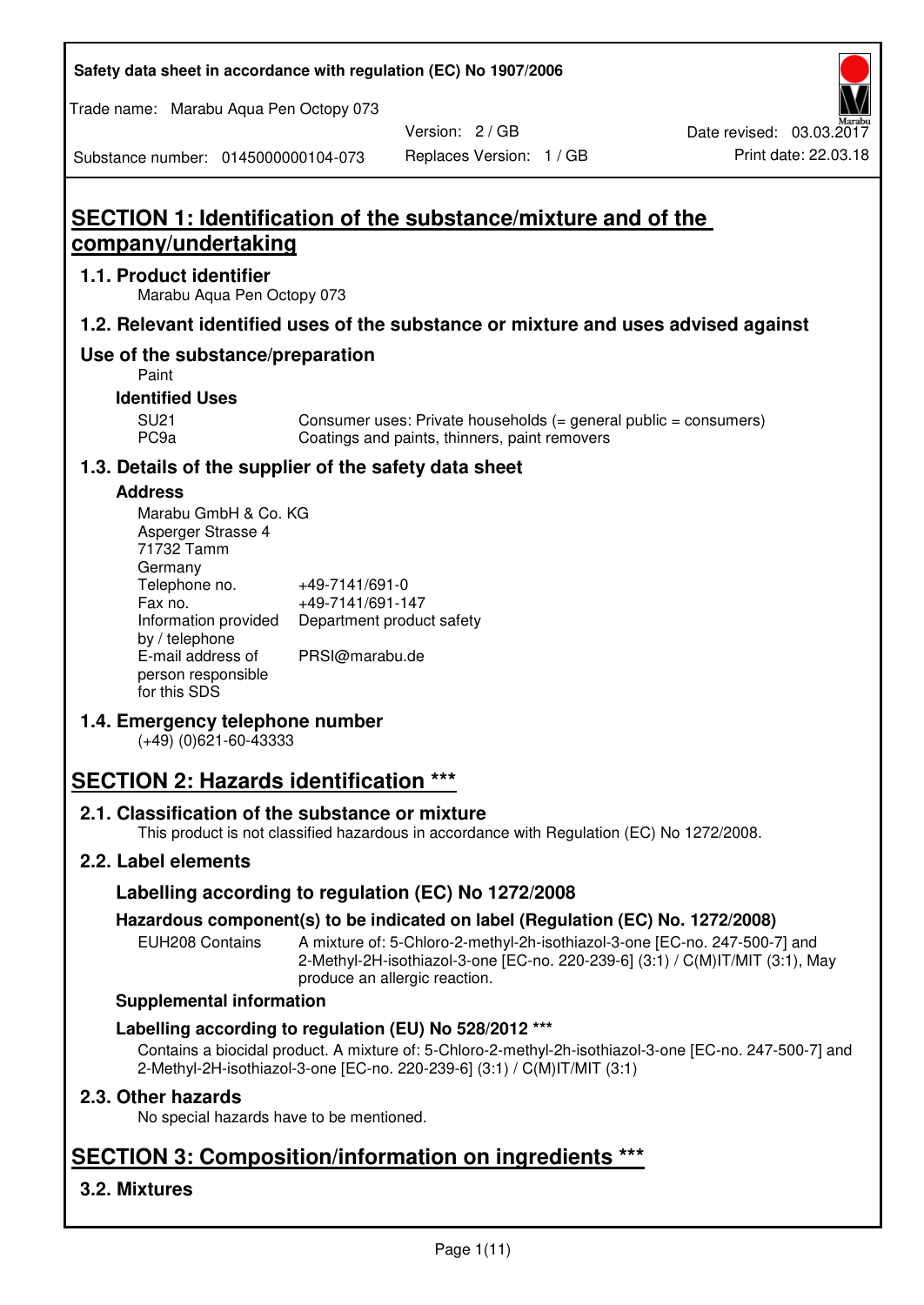| Safety data sheet in accordance with regulation (EC) No 1907/2006                                                                                                 |                                                                                                                         |                              |                                                      |                                                                  |      |                                                  |
|-------------------------------------------------------------------------------------------------------------------------------------------------------------------|-------------------------------------------------------------------------------------------------------------------------|------------------------------|------------------------------------------------------|------------------------------------------------------------------|------|--------------------------------------------------|
| Trade name: Marabu Aqua Pen Octopy 073                                                                                                                            |                                                                                                                         |                              |                                                      |                                                                  |      |                                                  |
| Substance number: 0145000000104-073                                                                                                                               |                                                                                                                         | Version: 2 / GB              |                                                      | Replaces Version: 1 / GB                                         |      | Date revised: 03.03.2017<br>Print date: 22.03.18 |
| <b>Chemical characterization</b>                                                                                                                                  |                                                                                                                         |                              |                                                      |                                                                  |      |                                                  |
| Paint based on water                                                                                                                                              |                                                                                                                         |                              |                                                      |                                                                  |      |                                                  |
| <b>Hazardous ingredients</b>                                                                                                                                      |                                                                                                                         |                              |                                                      |                                                                  |      |                                                  |
| <b>Ethanediol</b><br>CAS No.<br>EINECS no.<br>Registration no.<br>Concentration                                                                                   | $107 - 21 - 1$<br>203-473-3<br>01-2119456816-28<br>$>=$                                                                 | 1                            | $\overline{\phantom{0}}$                             | 10                                                               | $\%$ |                                                  |
| Classification (Regulation (EC) No. 1272/2008)                                                                                                                    | Acute Tox. 4<br>STOT RE 2                                                                                               |                              | H302<br>H373                                         |                                                                  |      |                                                  |
| <b>Bronopol (INN)</b><br>CAS No.<br>EINECS no.<br>Concentration                                                                                                   | $52 - 51 - 7$<br>200-143-0<br>$>=$                                                                                      | 0,01                         | $\lt$ $\lt$                                          | 0,1                                                              | $\%$ |                                                  |
| Classification (Regulation (EC) No. 1272/2008)                                                                                                                    |                                                                                                                         |                              |                                                      |                                                                  |      |                                                  |
|                                                                                                                                                                   | Eye Dam. 1<br>Skin Irrit. 2<br>STOT SE 3<br>Acute Tox. 4<br>Acute Tox. 4<br>Aquatic Acute 1<br><b>Aquatic Chronic 1</b> |                              | H318<br>H315<br>H335<br>H302<br>H312<br>H400<br>H410 |                                                                  |      |                                                  |
| Concentration limits (Regulation (EC) No. 1272/2008)                                                                                                              | Aquatic Acute 1<br>Aquatic Chronic H410                                                                                 | H400                         | $M = 10$<br>$M = 1$                                  |                                                                  |      |                                                  |
| A mixture of: 5-Chloro-2-methyl-2h-isothiazol-3-one [EC-no. 247-500-7] and<br>2-Methyl-2H-isothiazol-3-one [EC-no. 220-239-6] (3:1) / C(M)IT/MIT (3:1)<br>CAS No. | 55965-84-9                                                                                                              |                              |                                                      |                                                                  |      |                                                  |
| Concentration                                                                                                                                                     |                                                                                                                         |                              | $\,<\,$                                              | 0,0015                                                           | $\%$ |                                                  |
| Classification (Regulation (EC) No. 1272/2008)                                                                                                                    | Acute Tox. 3<br>Aquatic Chronic 1<br>Aquatic Acute 1<br>Skin Sens. 1<br>Skin Corr. 1B<br>Acute Tox. 3<br>Acute Tox. 3   |                              | H331<br>H410<br>H400<br>H317<br>H314<br>H311<br>H301 |                                                                  |      |                                                  |
| Concentration limits (Regulation (EC) No. 1272/2008)                                                                                                              |                                                                                                                         |                              |                                                      |                                                                  |      |                                                  |
|                                                                                                                                                                   | Skin Corr. 1B<br>Eye Irrit. 2<br>Skin Irrit. 2<br>Skin Sens. 1                                                          | H314<br>H319<br>H315<br>H317 | $>= 0,6$                                             | $\epsilon = 0.06 < 0.6$<br>$\epsilon = 0.06 < 0.6$<br>$= 0,0015$ |      |                                                  |
| <b>Further ingredients ***</b>                                                                                                                                    |                                                                                                                         |                              |                                                      |                                                                  |      |                                                  |
| Glycerol<br>CAS No.<br>EINECS no.<br>Concentration                                                                                                                | $56 - 81 - 5$<br>200-289-5<br>$>=$                                                                                      | 10 <sup>°</sup>              | $\,<\,$                                              | 25                                                               | $\%$ | $[3]$                                            |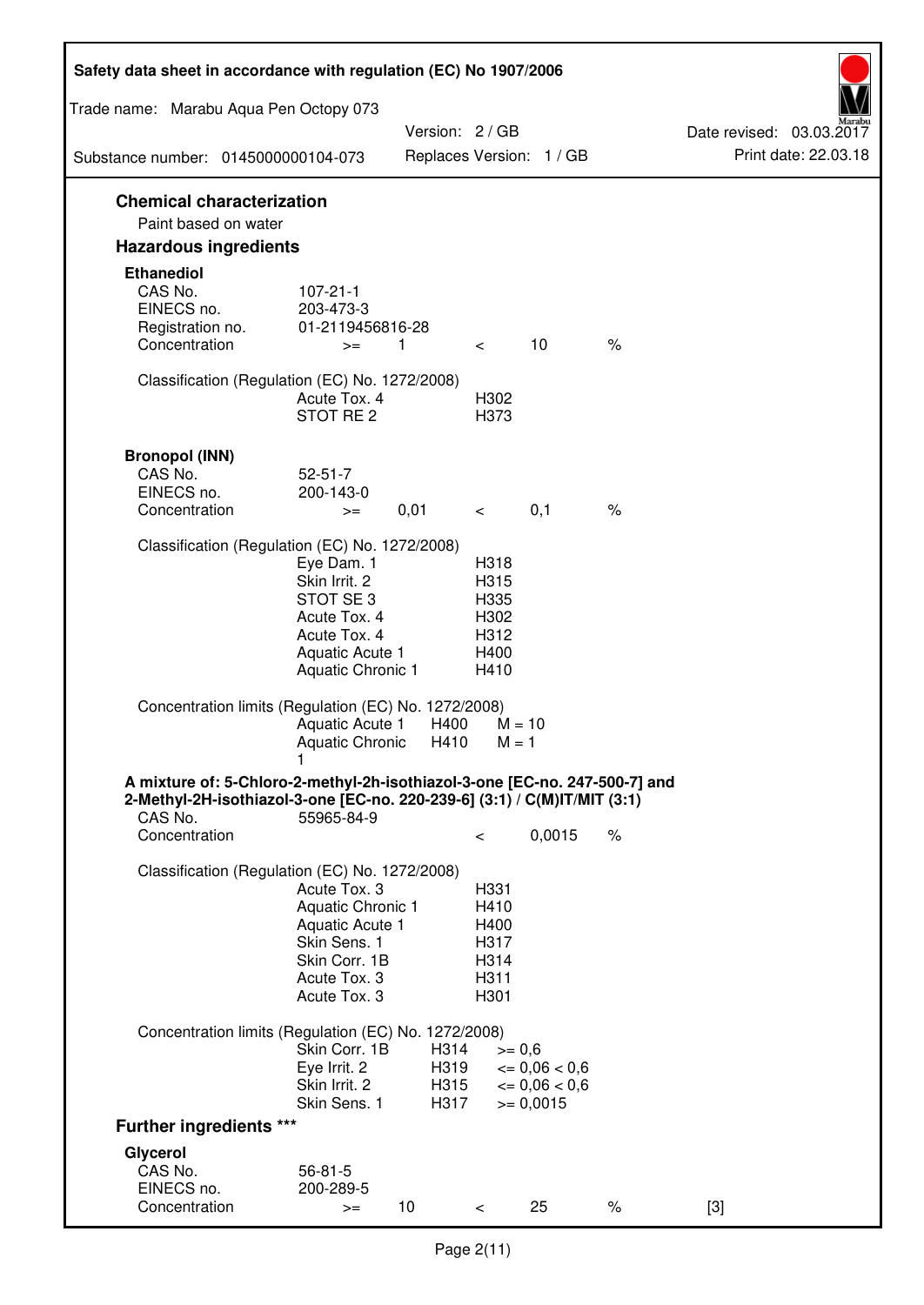| Safety data sheet in accordance with regulation (EC) No 1907/2006                                                                                                                  |                          |                          |
|------------------------------------------------------------------------------------------------------------------------------------------------------------------------------------|--------------------------|--------------------------|
| Trade name: Marabu Aqua Pen Octopy 073                                                                                                                                             |                          |                          |
|                                                                                                                                                                                    | Version: 2 / GB          | Date revised: 03.03.2017 |
| Substance number: 0145000000104-073                                                                                                                                                | Replaces Version: 1 / GB | Print date: 22.03.18     |
|                                                                                                                                                                                    |                          |                          |
|                                                                                                                                                                                    |                          |                          |
| *                                                                                                                                                                                  |                          |                          |
| [3] Substance with occupational exposure limits                                                                                                                                    |                          |                          |
| <b>SECTION 4: First aid measures</b>                                                                                                                                               |                          |                          |
| 4.1. Description of first aid measures                                                                                                                                             |                          |                          |
| After skin contact                                                                                                                                                                 |                          |                          |
| Wash with plenty of water and soap. Do NOT use solvents or thinners.                                                                                                               |                          |                          |
| After eye contact<br>Separate eyelids, wash the eyes thoroughly with water (15 min.). In case of irritation consult an oculist.                                                    |                          |                          |
| <b>After ingestion</b>                                                                                                                                                             |                          |                          |
| Rinse mouth thoroughly with water. If larger amounts are swallowed or in the event of symptoms take<br>medical treatment.                                                          |                          |                          |
| 4.2. Most important symptoms and effects, both acute and delayed<br>Until now no symptoms known so far.                                                                            |                          |                          |
| 4.3. Indication of any immediate medical attention and special treatment needed                                                                                                    |                          |                          |
| Hints for the physician / treatment<br>Treat symptomatically                                                                                                                       |                          |                          |
| <b>SECTION 5: Firefighting measures</b>                                                                                                                                            |                          |                          |
| 5.1. Extinguishing media                                                                                                                                                           |                          |                          |
| Suitable extinguishing media<br>Carbon dioxide, Foam, Sand, Water                                                                                                                  |                          |                          |
| 5.2. Special hazards arising from the substance or mixture<br>In the event of fire the following can be released: Carbon monoxide (CO); Carbon dioxide (CO2); dense<br>black smoke |                          |                          |
| 5.3. Advice for firefighters                                                                                                                                                       |                          |                          |
| <b>Other information</b>                                                                                                                                                           |                          |                          |
| Collect contaminated fire-fighting water separately, must not be discharged into the drains.                                                                                       |                          |                          |
| <b>SECTION 6: Accidental release measures</b>                                                                                                                                      |                          |                          |
| 6.1. Personal precautions, protective equipment and emergency procedures<br>No particular measures required.                                                                       |                          |                          |
| 6.2. Environmental precautions<br>No particular measures required.                                                                                                                 |                          |                          |
| the de end motorial for containment and election                                                                                                                                   |                          |                          |

**6.3. Methods and material for containment and cleaning up**  Clean preferably with a detergent - avoid use of solvents.

## **6.4. Reference to other sections**

Information regarding Safe handling, see Section 7. Information regarding personal protective measures, see Section 8. Information regarding waste disposal, see Section 13.

# **SECTION 7: Handling and storage**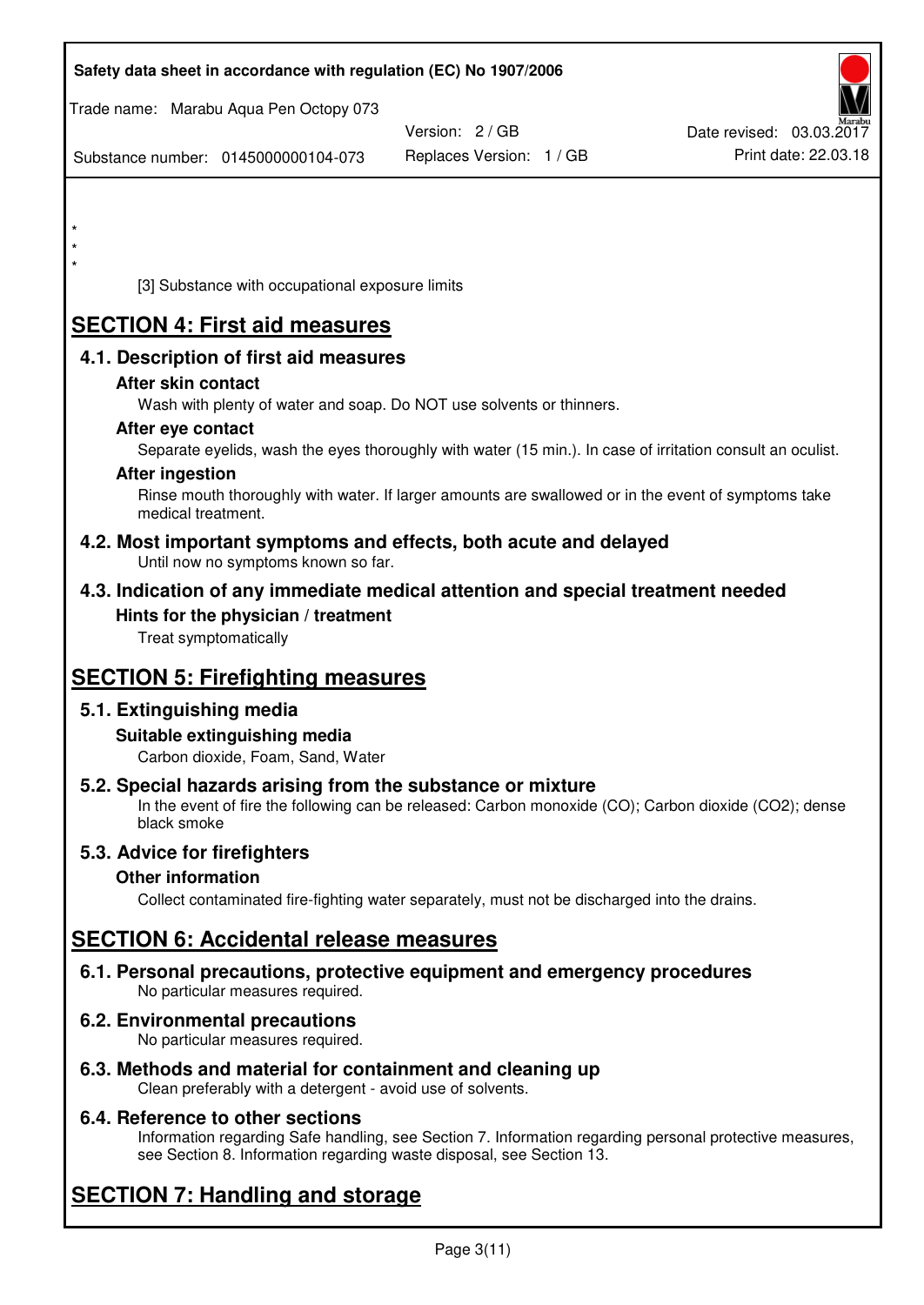| Safety data sheet in accordance with regulation (EC) No 1907/2006                                                                                                                               |                                                                                                                                                                                          |                                                  |
|-------------------------------------------------------------------------------------------------------------------------------------------------------------------------------------------------|------------------------------------------------------------------------------------------------------------------------------------------------------------------------------------------|--------------------------------------------------|
| Trade name: Marabu Aqua Pen Octopy 073                                                                                                                                                          |                                                                                                                                                                                          |                                                  |
| Substance number: 0145000000104-073                                                                                                                                                             | Version: 2/GB<br>Replaces Version: 1 / GB                                                                                                                                                | Date revised: 03.03.2017<br>Print date: 22.03.18 |
|                                                                                                                                                                                                 |                                                                                                                                                                                          |                                                  |
| 7.1. Precautions for safe handling<br><b>Advice on safe handling</b><br>Advice on protection against fire and explosion<br>No special measures required.<br>T <sub>2</sub><br>Temperature class | Avoid skin and eye contact. Smoking, eating and drinking shall be prohibited in application area.<br>Classification of fires / temperature class / Ignition group / Dust explosion class |                                                  |
|                                                                                                                                                                                                 | 7.2. Conditions for safe storage, including any incompatibilities                                                                                                                        |                                                  |
| Requirements for storage rooms and vessels<br>Store in frostfree conditions.<br>Storage class according to TRGS 510                                                                             |                                                                                                                                                                                          |                                                  |
| Storage class according to<br>12<br><b>TRGS 510</b>                                                                                                                                             | Non-combustible liquids                                                                                                                                                                  |                                                  |
| 7.3. Specific end use(s)<br>Paint                                                                                                                                                               |                                                                                                                                                                                          |                                                  |
| <b>SECTION 8: Exposure controls/personal protection</b>                                                                                                                                         |                                                                                                                                                                                          |                                                  |
| 8.1. Control parameters                                                                                                                                                                         |                                                                                                                                                                                          |                                                  |
| <b>Exposure limit values</b>                                                                                                                                                                    |                                                                                                                                                                                          |                                                  |
| <b>Ethanediol</b>                                                                                                                                                                               |                                                                                                                                                                                          |                                                  |
| List<br><b>Type</b>                                                                                                                                                                             | EH40<br>WEL                                                                                                                                                                              |                                                  |
| Value<br>Skin resorption / sensibilisation: Sk;                                                                                                                                                 | 10<br>mg/m <sup>3</sup><br><b>Status: 2011</b>                                                                                                                                           |                                                  |
| Glycerol                                                                                                                                                                                        |                                                                                                                                                                                          |                                                  |
| List                                                                                                                                                                                            | <b>EH40</b>                                                                                                                                                                              |                                                  |
| <b>Type</b><br>Value                                                                                                                                                                            | <b>WEL</b><br>10<br>mg/m <sup>3</sup>                                                                                                                                                    |                                                  |
| <b>Status: 2011</b>                                                                                                                                                                             |                                                                                                                                                                                          |                                                  |
| <b>Other information</b>                                                                                                                                                                        |                                                                                                                                                                                          |                                                  |
| There are not known any further control parameters.                                                                                                                                             |                                                                                                                                                                                          |                                                  |
| <b>Derived No/Minimal Effect Levels (DNEL/DMEL)</b>                                                                                                                                             |                                                                                                                                                                                          |                                                  |
| <b>Ethanediol</b>                                                                                                                                                                               |                                                                                                                                                                                          |                                                  |
| Type of value                                                                                                                                                                                   | Derived No Effect Level (DNEL)                                                                                                                                                           |                                                  |
| Reference group<br>Duration of exposure                                                                                                                                                         | Worker<br>Long term                                                                                                                                                                      |                                                  |
| Route of exposure                                                                                                                                                                               | inhalative                                                                                                                                                                               |                                                  |
| Mode of action                                                                                                                                                                                  | Local effects                                                                                                                                                                            |                                                  |
| Concentration                                                                                                                                                                                   | 35                                                                                                                                                                                       | mg/m <sup>3</sup>                                |
| Type of value                                                                                                                                                                                   | Derived No Effect Level (DNEL)                                                                                                                                                           |                                                  |
| Reference group                                                                                                                                                                                 | Worker                                                                                                                                                                                   |                                                  |
| Duration of exposure                                                                                                                                                                            | Long term                                                                                                                                                                                |                                                  |
| Route of exposure<br>Mode of action                                                                                                                                                             | dermal                                                                                                                                                                                   |                                                  |
| Concentration                                                                                                                                                                                   | Systemic effects<br>106                                                                                                                                                                  | mg/kg                                            |
|                                                                                                                                                                                                 |                                                                                                                                                                                          |                                                  |
| Type of value<br>Reference group                                                                                                                                                                | Derived No Effect Level (DNEL)<br>Consumer                                                                                                                                               |                                                  |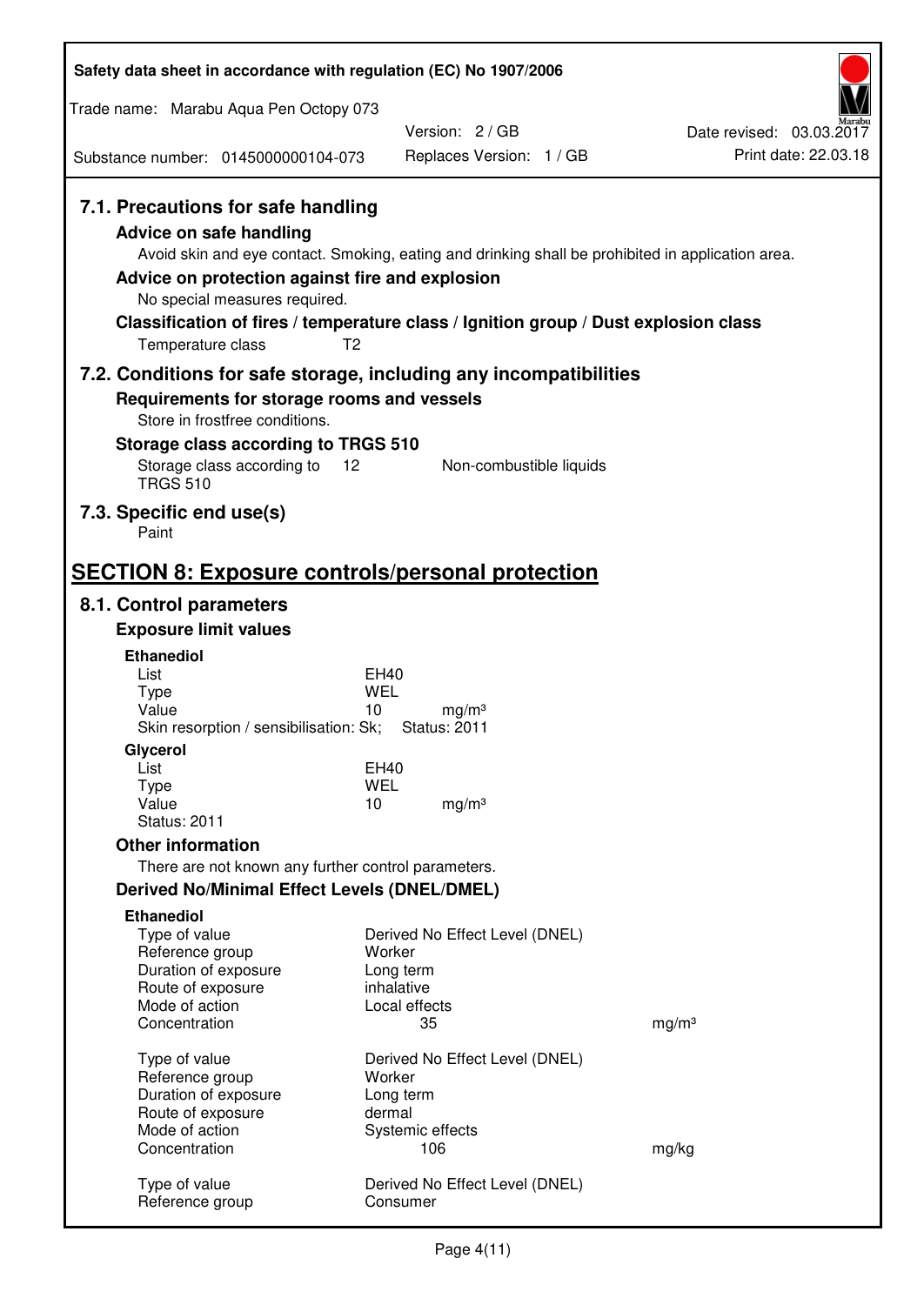| Trade name: Marabu Aqua Pen Octopy 073<br>Version: 2 / GB<br>Date revised: 03.03.2017<br>Print date: 22.03.18<br>Replaces Version: 1 / GB<br>Substance number: 0145000000104-073<br>Duration of exposure<br>Long term<br>inhalative<br>Route of exposure<br>Mode of action<br>Local effects<br>Concentration<br>7<br>mg/m <sup>3</sup><br>Type of value<br>Derived No Effect Level (DNEL) |  |  |  |  |  |
|-------------------------------------------------------------------------------------------------------------------------------------------------------------------------------------------------------------------------------------------------------------------------------------------------------------------------------------------------------------------------------------------|--|--|--|--|--|
|                                                                                                                                                                                                                                                                                                                                                                                           |  |  |  |  |  |
|                                                                                                                                                                                                                                                                                                                                                                                           |  |  |  |  |  |
|                                                                                                                                                                                                                                                                                                                                                                                           |  |  |  |  |  |
|                                                                                                                                                                                                                                                                                                                                                                                           |  |  |  |  |  |
|                                                                                                                                                                                                                                                                                                                                                                                           |  |  |  |  |  |
|                                                                                                                                                                                                                                                                                                                                                                                           |  |  |  |  |  |
|                                                                                                                                                                                                                                                                                                                                                                                           |  |  |  |  |  |
| Reference group<br>Consumer                                                                                                                                                                                                                                                                                                                                                               |  |  |  |  |  |
| Duration of exposure<br>Long term                                                                                                                                                                                                                                                                                                                                                         |  |  |  |  |  |
| Route of exposure<br>dermal<br>Mode of action<br>Systemic effects                                                                                                                                                                                                                                                                                                                         |  |  |  |  |  |
| Concentration<br>53<br>mg/kg                                                                                                                                                                                                                                                                                                                                                              |  |  |  |  |  |
|                                                                                                                                                                                                                                                                                                                                                                                           |  |  |  |  |  |
| <b>Predicted No Effect Concentration (PNEC)</b>                                                                                                                                                                                                                                                                                                                                           |  |  |  |  |  |
| <b>Ethanediol</b>                                                                                                                                                                                                                                                                                                                                                                         |  |  |  |  |  |
| <b>PNEC</b><br>Type of value                                                                                                                                                                                                                                                                                                                                                              |  |  |  |  |  |
| <b>Type</b><br>Freshwater<br>Concentration<br>10                                                                                                                                                                                                                                                                                                                                          |  |  |  |  |  |
| mg/l                                                                                                                                                                                                                                                                                                                                                                                      |  |  |  |  |  |
| <b>PNEC</b><br>Type of value                                                                                                                                                                                                                                                                                                                                                              |  |  |  |  |  |
| <b>Type</b><br>Saltwater                                                                                                                                                                                                                                                                                                                                                                  |  |  |  |  |  |
| Concentration<br>1<br>mg/l                                                                                                                                                                                                                                                                                                                                                                |  |  |  |  |  |
| <b>PNEC</b><br>Type of value                                                                                                                                                                                                                                                                                                                                                              |  |  |  |  |  |
| <b>Type</b><br>Water (intermittent release)                                                                                                                                                                                                                                                                                                                                               |  |  |  |  |  |
| Concentration<br>10<br>mg/l                                                                                                                                                                                                                                                                                                                                                               |  |  |  |  |  |
| <b>PNEC</b><br>Type of value                                                                                                                                                                                                                                                                                                                                                              |  |  |  |  |  |
| <b>Type</b><br>Sewage treatment plant (STP)                                                                                                                                                                                                                                                                                                                                               |  |  |  |  |  |
| Concentration<br>199,5<br>mg/l                                                                                                                                                                                                                                                                                                                                                            |  |  |  |  |  |
| Type of value<br><b>PNEC</b>                                                                                                                                                                                                                                                                                                                                                              |  |  |  |  |  |
| Freshwater sediment<br>Type                                                                                                                                                                                                                                                                                                                                                               |  |  |  |  |  |
| Concentration<br>mg/kg<br>37                                                                                                                                                                                                                                                                                                                                                              |  |  |  |  |  |
| <b>PNEC</b><br>Type of value                                                                                                                                                                                                                                                                                                                                                              |  |  |  |  |  |
| Marine sediment<br><b>Type</b>                                                                                                                                                                                                                                                                                                                                                            |  |  |  |  |  |
| Concentration<br>3,7<br>mg/kg                                                                                                                                                                                                                                                                                                                                                             |  |  |  |  |  |
| Type of value<br><b>PNEC</b>                                                                                                                                                                                                                                                                                                                                                              |  |  |  |  |  |
| <b>Type</b><br>Soil                                                                                                                                                                                                                                                                                                                                                                       |  |  |  |  |  |
| Concentration<br>1,53<br>mg/kg                                                                                                                                                                                                                                                                                                                                                            |  |  |  |  |  |
|                                                                                                                                                                                                                                                                                                                                                                                           |  |  |  |  |  |
| 8.2. Exposure controls                                                                                                                                                                                                                                                                                                                                                                    |  |  |  |  |  |
| <b>Exposure controls</b><br>Provide adequate ventilation.                                                                                                                                                                                                                                                                                                                                 |  |  |  |  |  |
| <b>Respiratory protection</b>                                                                                                                                                                                                                                                                                                                                                             |  |  |  |  |  |
| Not necessary.                                                                                                                                                                                                                                                                                                                                                                            |  |  |  |  |  |
| <b>Hand protection</b>                                                                                                                                                                                                                                                                                                                                                                    |  |  |  |  |  |
| Not necessary.                                                                                                                                                                                                                                                                                                                                                                            |  |  |  |  |  |
| In case of intensive contact wear protective gloves.                                                                                                                                                                                                                                                                                                                                      |  |  |  |  |  |
| There is no one glove material or combination of materials that will give unlimited resistance to any                                                                                                                                                                                                                                                                                     |  |  |  |  |  |
| individual or combination of chemicals.                                                                                                                                                                                                                                                                                                                                                   |  |  |  |  |  |
| For prolonged or repeated handling nitrile rubber gloves with textile undergloves are required.<br>Material thickness<br>0,5<br>mm<br>>                                                                                                                                                                                                                                                   |  |  |  |  |  |
| 30<br>Breakthrough time<br>min<br><                                                                                                                                                                                                                                                                                                                                                       |  |  |  |  |  |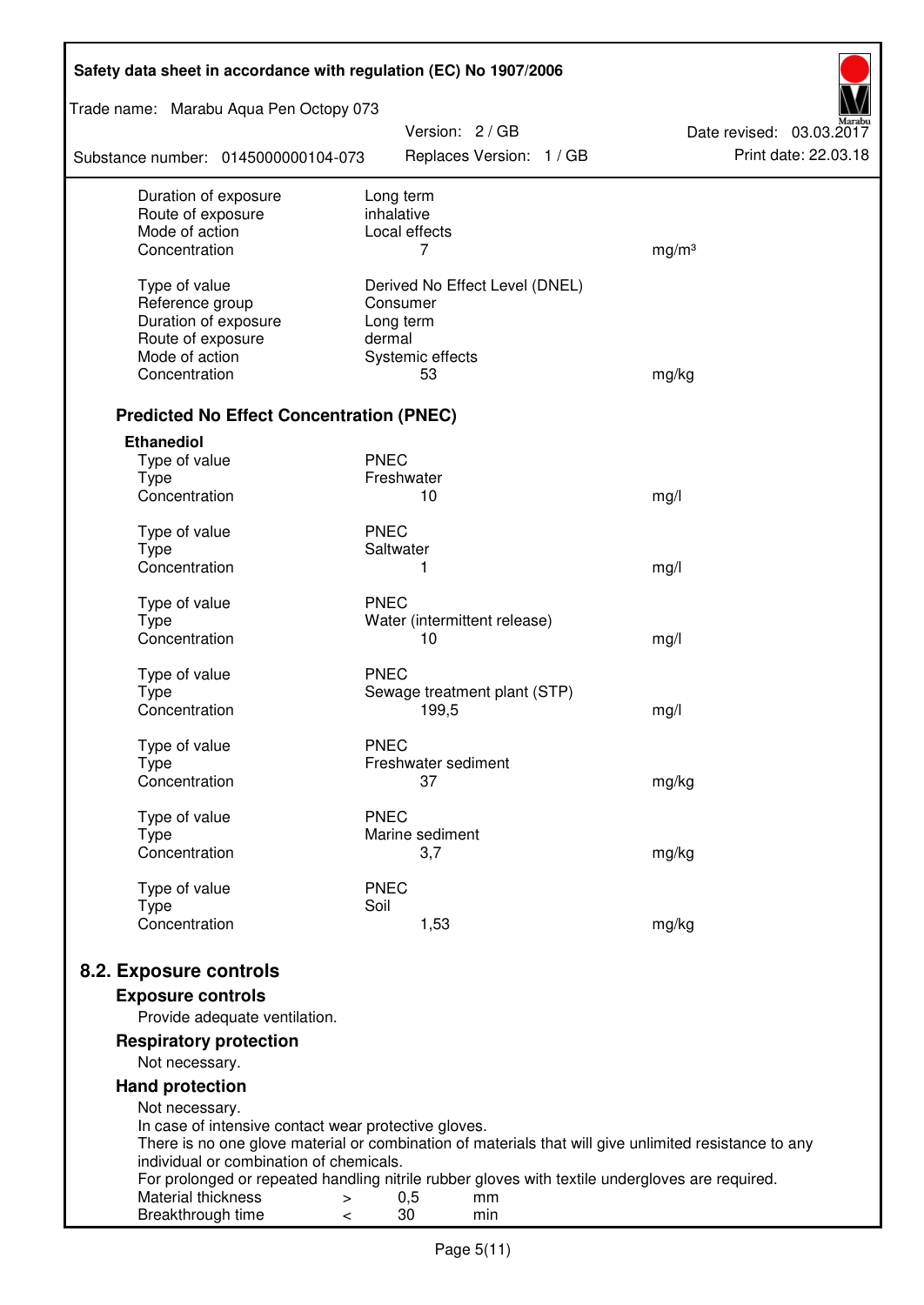| Safety data sheet in accordance with regulation (EC) No 1907/2006                                                                                                                                                                                                                                                                                            |                                 |                          |                                                                                                                                                                                                                                                                                                                    |  |  |
|--------------------------------------------------------------------------------------------------------------------------------------------------------------------------------------------------------------------------------------------------------------------------------------------------------------------------------------------------------------|---------------------------------|--------------------------|--------------------------------------------------------------------------------------------------------------------------------------------------------------------------------------------------------------------------------------------------------------------------------------------------------------------|--|--|
| Trade name: Marabu Aqua Pen Octopy 073                                                                                                                                                                                                                                                                                                                       |                                 |                          |                                                                                                                                                                                                                                                                                                                    |  |  |
|                                                                                                                                                                                                                                                                                                                                                              | Version: 2/GB                   |                          | Date revised: 03.03.2017                                                                                                                                                                                                                                                                                           |  |  |
| Substance number: 0145000000104-073                                                                                                                                                                                                                                                                                                                          |                                 | Replaces Version: 1 / GB | Print date: 22.03.18                                                                                                                                                                                                                                                                                               |  |  |
| The breakthrough time must be greater than the end use time of the product.<br>replacement must be followed.<br>Gloves should be replaced regularly and if there is any sign of damage to the glove material.<br>Always ensure that gloves are free from defects and that they are stored and used correctly.<br>maintenance.<br>once exposure has occurred. |                                 |                          | The instructions and information provided by the glove manufacturer on use, storage, maintenance and<br>The performance or effectiveness of the glove may be reduced by physical/ chemical damage and poor<br>Barrier creams may help to protect the exposed areas of the skin, they should however not be applied |  |  |
| Eye protection                                                                                                                                                                                                                                                                                                                                               |                                 |                          |                                                                                                                                                                                                                                                                                                                    |  |  |
| Not necessary.                                                                                                                                                                                                                                                                                                                                               |                                 |                          |                                                                                                                                                                                                                                                                                                                    |  |  |
| <b>Body protection</b>                                                                                                                                                                                                                                                                                                                                       |                                 |                          |                                                                                                                                                                                                                                                                                                                    |  |  |
| Not applicable.                                                                                                                                                                                                                                                                                                                                              |                                 |                          |                                                                                                                                                                                                                                                                                                                    |  |  |
|                                                                                                                                                                                                                                                                                                                                                              |                                 |                          |                                                                                                                                                                                                                                                                                                                    |  |  |
| <b>SECTION 9: Physical and chemical properties</b>                                                                                                                                                                                                                                                                                                           |                                 |                          |                                                                                                                                                                                                                                                                                                                    |  |  |
| 9.1. Information on basic physical and chemical properties                                                                                                                                                                                                                                                                                                   |                                 |                          |                                                                                                                                                                                                                                                                                                                    |  |  |
| <b>Form</b>                                                                                                                                                                                                                                                                                                                                                  | liquid                          |                          |                                                                                                                                                                                                                                                                                                                    |  |  |
| <b>Colour</b>                                                                                                                                                                                                                                                                                                                                                | coloured                        |                          |                                                                                                                                                                                                                                                                                                                    |  |  |
| <b>Odour</b>                                                                                                                                                                                                                                                                                                                                                 | odourless                       |                          |                                                                                                                                                                                                                                                                                                                    |  |  |
| <b>Odour threshold</b>                                                                                                                                                                                                                                                                                                                                       |                                 |                          |                                                                                                                                                                                                                                                                                                                    |  |  |
| Remarks                                                                                                                                                                                                                                                                                                                                                      | No data available               |                          |                                                                                                                                                                                                                                                                                                                    |  |  |
| <b>Melting point</b>                                                                                                                                                                                                                                                                                                                                         |                                 |                          |                                                                                                                                                                                                                                                                                                                    |  |  |
| Remarks                                                                                                                                                                                                                                                                                                                                                      | not determined                  |                          |                                                                                                                                                                                                                                                                                                                    |  |  |
| <b>Freezing point</b>                                                                                                                                                                                                                                                                                                                                        |                                 |                          |                                                                                                                                                                                                                                                                                                                    |  |  |
| Remarks                                                                                                                                                                                                                                                                                                                                                      | not determined                  |                          |                                                                                                                                                                                                                                                                                                                    |  |  |
| Initial boiling point and boiling range                                                                                                                                                                                                                                                                                                                      |                                 |                          |                                                                                                                                                                                                                                                                                                                    |  |  |
| Value                                                                                                                                                                                                                                                                                                                                                        | appr. 100                       |                          | $\rm ^{\circ}C$                                                                                                                                                                                                                                                                                                    |  |  |
| Pressure<br>Source                                                                                                                                                                                                                                                                                                                                           | 1.013<br>Literature value       | hPa                      |                                                                                                                                                                                                                                                                                                                    |  |  |
| <b>Flash point</b>                                                                                                                                                                                                                                                                                                                                           |                                 |                          |                                                                                                                                                                                                                                                                                                                    |  |  |
| Remarks                                                                                                                                                                                                                                                                                                                                                      | Not applicable                  |                          |                                                                                                                                                                                                                                                                                                                    |  |  |
| Evaporation rate (ether $= 1$ ) :                                                                                                                                                                                                                                                                                                                            |                                 |                          |                                                                                                                                                                                                                                                                                                                    |  |  |
| Remarks                                                                                                                                                                                                                                                                                                                                                      | not determined                  |                          |                                                                                                                                                                                                                                                                                                                    |  |  |
| Flammability (solid, gas)                                                                                                                                                                                                                                                                                                                                    |                                 |                          |                                                                                                                                                                                                                                                                                                                    |  |  |
| Not applicable                                                                                                                                                                                                                                                                                                                                               |                                 |                          |                                                                                                                                                                                                                                                                                                                    |  |  |
| Upper/lower flammability or explosive limits                                                                                                                                                                                                                                                                                                                 |                                 |                          |                                                                                                                                                                                                                                                                                                                    |  |  |
| Lower explosion limit                                                                                                                                                                                                                                                                                                                                        | 3,2<br>appr.                    |                          | $%$ $(V)$                                                                                                                                                                                                                                                                                                          |  |  |
| Upper explosion limit                                                                                                                                                                                                                                                                                                                                        | 53<br>appr.                     |                          | $%$ (V)                                                                                                                                                                                                                                                                                                            |  |  |
| Source                                                                                                                                                                                                                                                                                                                                                       | Literature value                |                          |                                                                                                                                                                                                                                                                                                                    |  |  |
| Vapour pressure                                                                                                                                                                                                                                                                                                                                              |                                 |                          |                                                                                                                                                                                                                                                                                                                    |  |  |
| Value                                                                                                                                                                                                                                                                                                                                                        | 23<br>appr.<br>20               | °C                       | hPa                                                                                                                                                                                                                                                                                                                |  |  |
| Temperature<br>Method                                                                                                                                                                                                                                                                                                                                        | Value taken from the literature |                          |                                                                                                                                                                                                                                                                                                                    |  |  |
| <b>Vapour density</b>                                                                                                                                                                                                                                                                                                                                        |                                 |                          |                                                                                                                                                                                                                                                                                                                    |  |  |
| Remarks                                                                                                                                                                                                                                                                                                                                                      | not determined                  |                          |                                                                                                                                                                                                                                                                                                                    |  |  |
| <b>Density</b>                                                                                                                                                                                                                                                                                                                                               |                                 |                          |                                                                                                                                                                                                                                                                                                                    |  |  |
| Remarks                                                                                                                                                                                                                                                                                                                                                      | not determined                  |                          |                                                                                                                                                                                                                                                                                                                    |  |  |
| Solubility in water                                                                                                                                                                                                                                                                                                                                          |                                 |                          |                                                                                                                                                                                                                                                                                                                    |  |  |
| Remarks                                                                                                                                                                                                                                                                                                                                                      | miscible                        |                          |                                                                                                                                                                                                                                                                                                                    |  |  |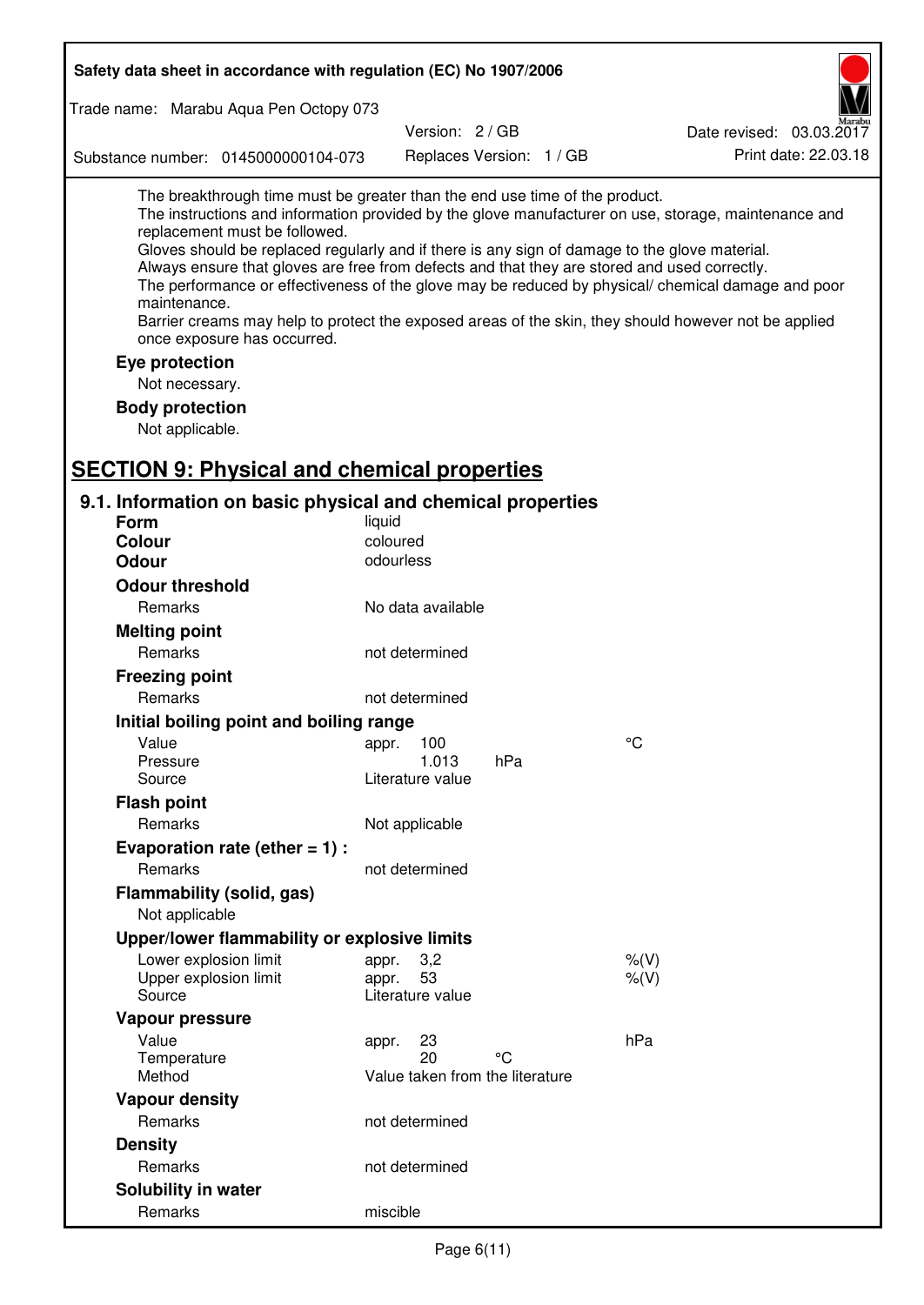| Safety data sheet in accordance with regulation (EC) No 1907/2006                    |       |                                                                   |    |                                                  |
|--------------------------------------------------------------------------------------|-------|-------------------------------------------------------------------|----|--------------------------------------------------|
| Trade name: Marabu Aqua Pen Octopy 073                                               |       |                                                                   |    |                                                  |
| Substance number: 0145000000104-073                                                  |       | Version: 2 / GB<br>Replaces Version: 1 / GB                       |    | Date revised: 03.03.2017<br>Print date: 22.03.18 |
| Ignition temperature                                                                 |       |                                                                   |    |                                                  |
| Value                                                                                | appr. | 410<br>Literature value                                           | °C |                                                  |
| Source<br><b>Viscosity</b>                                                           |       |                                                                   |    |                                                  |
| Remarks                                                                              |       |                                                                   |    |                                                  |
| Remarks                                                                              |       | not determined                                                    |    |                                                  |
| 9.2. Other information                                                               |       |                                                                   |    |                                                  |
| <b>Other information</b>                                                             |       |                                                                   |    |                                                  |
| None known                                                                           |       |                                                                   |    |                                                  |
| <b>SECTION 10: Stability and reactivity</b>                                          |       |                                                                   |    |                                                  |
| 10.1. Reactivity<br>None                                                             |       |                                                                   |    |                                                  |
| 10.2. Chemical stability<br>No hazardous reactions known.                            |       |                                                                   |    |                                                  |
| 10.3. Possibility of hazardous reactions                                             |       |                                                                   |    |                                                  |
| No hazardous reactions known.                                                        |       |                                                                   |    |                                                  |
| 10.4. Conditions to avoid<br>No hazardous reactions known.                           |       |                                                                   |    |                                                  |
| 10.5. Incompatible materials<br>None                                                 |       |                                                                   |    |                                                  |
| 10.6. Hazardous decomposition products<br>No hazardous decomposition products known. |       |                                                                   |    |                                                  |
| <b>SECTION 11: Toxicological information</b>                                         |       |                                                                   |    |                                                  |
| 11.1. Information on toxicological effects                                           |       |                                                                   |    |                                                  |
| <b>Acute oral toxicity</b>                                                           |       |                                                                   |    |                                                  |
| Remarks                                                                              |       | Based on available data, the classification criteria are not met. |    |                                                  |
| <b>Acute dermal toxicity</b><br>Remarks                                              |       | Based on available data, the classification criteria are not met. |    |                                                  |
| <b>Acute inhalational toxicity</b>                                                   |       |                                                                   |    |                                                  |
| Remarks                                                                              |       | Based on available data, the classification criteria are not met. |    |                                                  |
| <b>Skin corrosion/irritation</b>                                                     |       |                                                                   |    |                                                  |
| Remarks                                                                              |       | Based on available data, the classification criteria are not met. |    |                                                  |
| Serious eye damage/irritation                                                        |       |                                                                   |    |                                                  |
| Remarks                                                                              |       | Based on available data, the classification criteria are not met. |    |                                                  |
| <b>Sensitization</b>                                                                 |       |                                                                   |    |                                                  |
| Remarks                                                                              |       | Based on available data, the classification criteria are not met. |    |                                                  |
| <b>Mutagenicity</b><br>Remarks                                                       |       | Based on available data, the classification criteria are not met. |    |                                                  |
| <b>Reproductive toxicity</b>                                                         |       |                                                                   |    |                                                  |
| Remarks                                                                              |       | Based on available data, the classification criteria are not met. |    |                                                  |
| Carcinogenicity                                                                      |       |                                                                   |    |                                                  |
| Remarks                                                                              |       | Based on available data, the classification criteria are not met. |    |                                                  |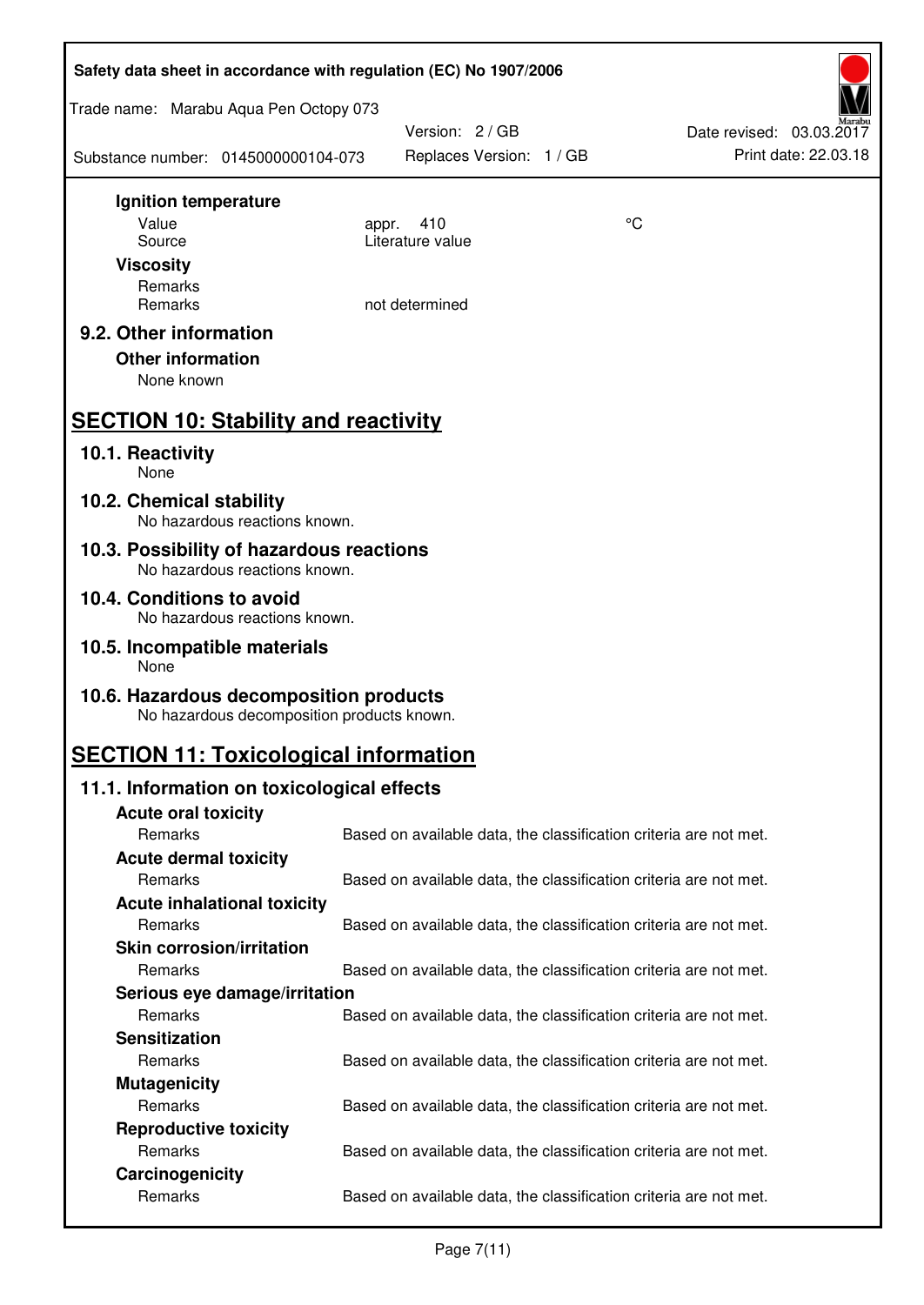#### **Safety data sheet in accordance with regulation (EC) No 1907/2006**

Trade name: Marabu Aqua Pen Octopy 073

Version: 2 / GB

Replaces Version: 1 / GB Print date: 22.03.18 Date revised: 03.03.2017

Substance number: 0145000000104-073

## **Specific Target Organ Toxicity (STOT)**

**Single exposure** 

Based on available data, the classification criteria are not met.

**Repeated exposure** 

Remarks Based on available data, the classification criteria are not met.

#### **Aspiration hazard**

Based on available data, the classification criteria are not met.

#### **Experience in practice**

Provided all the recommended protective and safety precautions are taken, experience shows that no risk to health can be expected.

#### **Other information**

There are no data available on the mixture itself. The mixture has been assessed following the additivity method of the GHS/CLP Regulation (EC) No 1272/2008.

# **SECTION 12: Ecological information**

## **12.1. Toxicity**

#### **General information**

There are no data available on the mixture itself.Do not allow to enter drains or water courses.The mixture has been assessed following the summation method of the CLP Regulation (EC) No 1272/2008 and is not classified as dangerous for the environment.

#### **12.2. Persistence and degradability**

#### **General information**

There are no data available on the mixture itself.

#### **12.3. Bioaccumulative potential**

#### **General information**

There are no data available on the mixture itself.

#### **12.4. Mobility in soil**

#### **General information**

There are no data available on the mixture itself.

#### **12.5. Results of PBT and vPvB assessment**

#### **General information**

There are no data available on the mixture itself.

#### **12.6. Other adverse effects**

#### **General information**

There are no data available on the mixture itself.

## **SECTION 13: Disposal considerations**

## **13.1. Waste treatment methods**

#### **Disposal recommendations for the product**

The product can be placed with other household refuse. Small residues in containers can be washed-out with water and put into the drainage system.

#### **Disposal recommendations for packaging**

Packaging that cannot be cleaned should be disposed off as product waste. Completely emptied packagings can be given for recycling.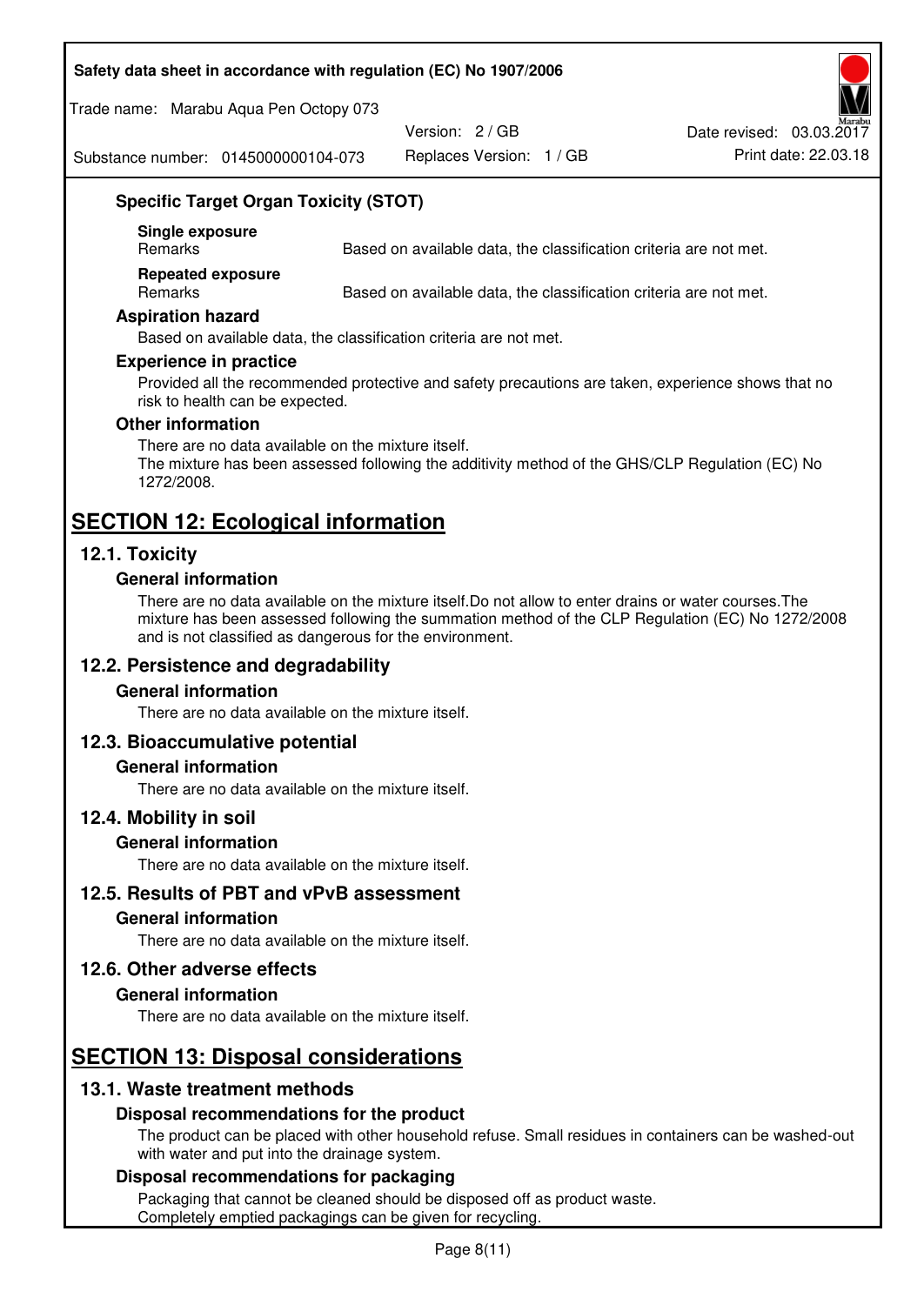| Safety data sheet in accordance with regulation (EC) No 1907/2006                                                                                                           |                          |                          |  |  |  |
|-----------------------------------------------------------------------------------------------------------------------------------------------------------------------------|--------------------------|--------------------------|--|--|--|
| Trade name: Marabu Aqua Pen Octopy 073                                                                                                                                      |                          |                          |  |  |  |
|                                                                                                                                                                             | Version: 2 / GB          | Date revised: 03.03.2017 |  |  |  |
| Substance number: 0145000000104-073                                                                                                                                         | Replaces Version: 1 / GB | Print date: 22.03.18     |  |  |  |
| <b>SECTION 14: Transport information</b>                                                                                                                                    |                          |                          |  |  |  |
| <b>Land transport ADR/RID</b>                                                                                                                                               |                          |                          |  |  |  |
| Non-dangerous goods<br>14.1. UN number<br>$UN -$                                                                                                                            |                          |                          |  |  |  |
| 14.2. UN proper shipping name                                                                                                                                               |                          |                          |  |  |  |
| 14.3. Transport hazard class(es)                                                                                                                                            |                          |                          |  |  |  |
| Class                                                                                                                                                                       |                          |                          |  |  |  |
| Label                                                                                                                                                                       |                          |                          |  |  |  |
| 14.4. Packing group<br>Packing group                                                                                                                                        |                          |                          |  |  |  |
| Transport category<br>0                                                                                                                                                     |                          |                          |  |  |  |
| 14.5. Environmental hazards                                                                                                                                                 |                          |                          |  |  |  |
| <b>Marine transport IMDG/GGVSee</b>                                                                                                                                         |                          |                          |  |  |  |
| The product does not constitute a hazardous substance in sea transport.<br>14.1. UN number                                                                                  |                          |                          |  |  |  |
| $UN -$                                                                                                                                                                      |                          |                          |  |  |  |
| 14.2. UN proper shipping name                                                                                                                                               |                          |                          |  |  |  |
| 14.3. Transport hazard class(es)<br>Class                                                                                                                                   |                          |                          |  |  |  |
| Subsidiary risk                                                                                                                                                             |                          |                          |  |  |  |
| 14.4. Packing group                                                                                                                                                         |                          |                          |  |  |  |
| Packing group                                                                                                                                                               |                          |                          |  |  |  |
| 14.5. Environmental hazards<br>no                                                                                                                                           |                          |                          |  |  |  |
| Air transport ICAO/IATA                                                                                                                                                     |                          |                          |  |  |  |
| The product does not constitute a hazardous substance in air transport.<br>14.1. UN number                                                                                  |                          |                          |  |  |  |
| $UN -$<br>14.2. UN proper shipping name                                                                                                                                     |                          |                          |  |  |  |
|                                                                                                                                                                             |                          |                          |  |  |  |
| 14.3. Transport hazard class(es)                                                                                                                                            |                          |                          |  |  |  |
| Class<br>Subsidiary risk                                                                                                                                                    |                          |                          |  |  |  |
| 14.4. Packing group                                                                                                                                                         |                          |                          |  |  |  |
| Packing group                                                                                                                                                               |                          |                          |  |  |  |
| 14.5. Environmental hazards                                                                                                                                                 |                          |                          |  |  |  |
| Information for all modes of transport                                                                                                                                      |                          |                          |  |  |  |
| 14.6. Special precautions for user<br>Transport within the user's premises:                                                                                                 |                          |                          |  |  |  |
| Always transport in closed containers that are upright and secure.<br>Ensure that persons transporting the product know what to do in the event of an accident or spillage. |                          |                          |  |  |  |
| <b>Other information</b>                                                                                                                                                    |                          |                          |  |  |  |
| 14.7. Transport in bulk according to Annex II of Marpol and the IBC Code<br>no                                                                                              |                          |                          |  |  |  |
| <b>SECTION 15: Regulatory information ***</b>                                                                                                                               |                          |                          |  |  |  |
| 15.1. Safety, health and environmental regulations/legislation specific for the substance                                                                                   |                          |                          |  |  |  |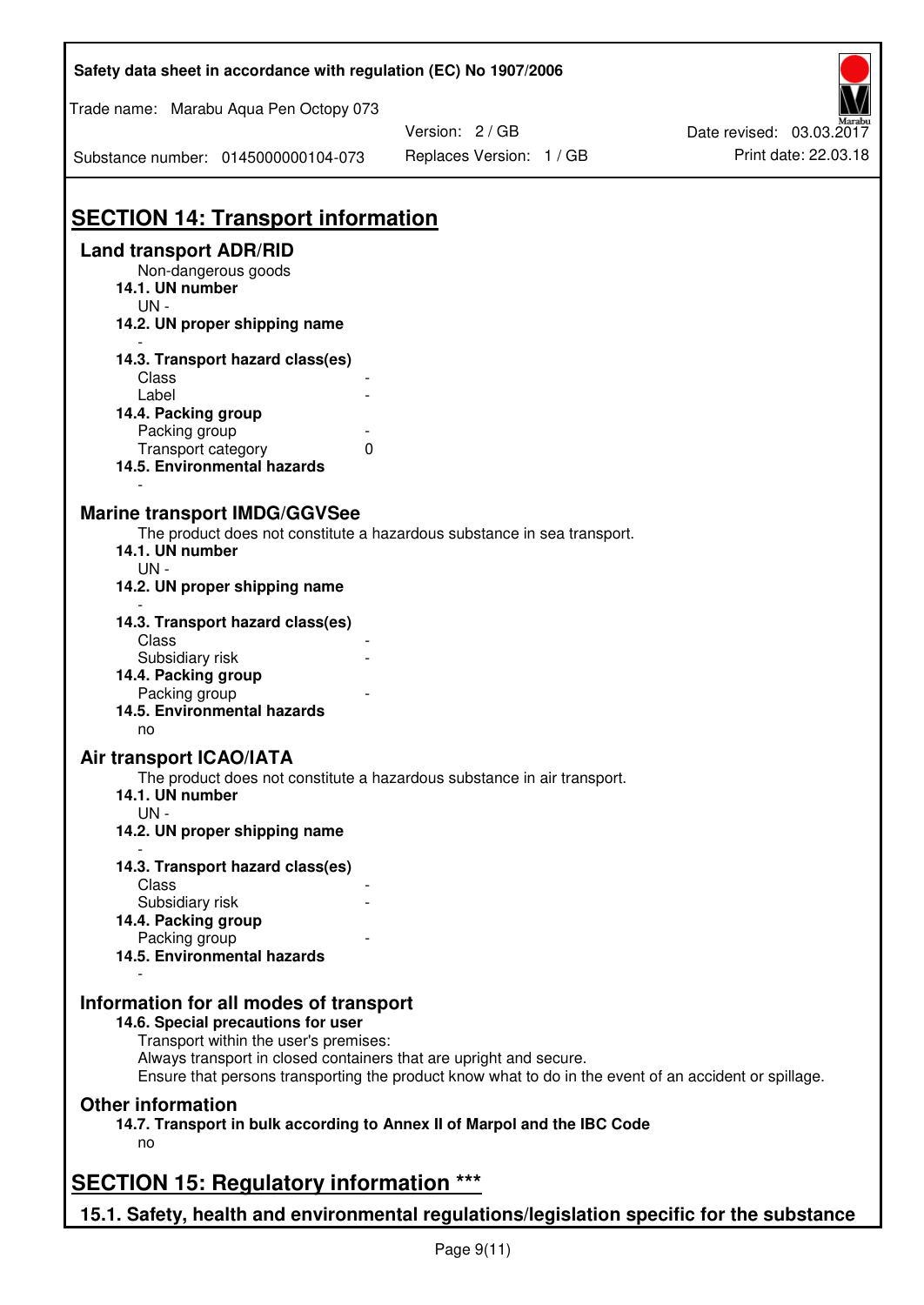|                                                                                                                                                                                                                                                                                                                                                                                 | Safety data sheet in accordance with regulation (EC) No 1907/2006                                                                                                                                                                                                                                                                                                                                                                                                 |                                                        |               |                                                       |                                                                                                                                                                                                                                                                                                                                                                                                                  |
|---------------------------------------------------------------------------------------------------------------------------------------------------------------------------------------------------------------------------------------------------------------------------------------------------------------------------------------------------------------------------------|-------------------------------------------------------------------------------------------------------------------------------------------------------------------------------------------------------------------------------------------------------------------------------------------------------------------------------------------------------------------------------------------------------------------------------------------------------------------|--------------------------------------------------------|---------------|-------------------------------------------------------|------------------------------------------------------------------------------------------------------------------------------------------------------------------------------------------------------------------------------------------------------------------------------------------------------------------------------------------------------------------------------------------------------------------|
| Trade name: Marabu Aqua Pen Octopy 073                                                                                                                                                                                                                                                                                                                                          |                                                                                                                                                                                                                                                                                                                                                                                                                                                                   |                                                        |               |                                                       |                                                                                                                                                                                                                                                                                                                                                                                                                  |
|                                                                                                                                                                                                                                                                                                                                                                                 |                                                                                                                                                                                                                                                                                                                                                                                                                                                                   | Version: 2/GB                                          |               |                                                       | Date revised: 03.03.2017                                                                                                                                                                                                                                                                                                                                                                                         |
| Substance number: 0145000000104-073                                                                                                                                                                                                                                                                                                                                             |                                                                                                                                                                                                                                                                                                                                                                                                                                                                   | Replaces Version: 1 / GB                               |               |                                                       | Print date: 22.03.18                                                                                                                                                                                                                                                                                                                                                                                             |
| or mixture                                                                                                                                                                                                                                                                                                                                                                      |                                                                                                                                                                                                                                                                                                                                                                                                                                                                   |                                                        |               |                                                       |                                                                                                                                                                                                                                                                                                                                                                                                                  |
| <b>VOC ***</b>                                                                                                                                                                                                                                                                                                                                                                  |                                                                                                                                                                                                                                                                                                                                                                                                                                                                   |                                                        |               |                                                       |                                                                                                                                                                                                                                                                                                                                                                                                                  |
| VOC (EU)                                                                                                                                                                                                                                                                                                                                                                        |                                                                                                                                                                                                                                                                                                                                                                                                                                                                   | $\mathbf 0$                                            | $\frac{1}{6}$ |                                                       |                                                                                                                                                                                                                                                                                                                                                                                                                  |
| <b>Other information</b>                                                                                                                                                                                                                                                                                                                                                        |                                                                                                                                                                                                                                                                                                                                                                                                                                                                   |                                                        |               |                                                       |                                                                                                                                                                                                                                                                                                                                                                                                                  |
|                                                                                                                                                                                                                                                                                                                                                                                 | All components are contained in the TSCA inventory or exempted.<br>All components are contained in the AICS inventory.<br>All components are contained in the PICCS inventory.<br>All components are contained in the DSL inventory.<br>All components are contained in the IECSC inventory.<br>All components are contained in the NZIOC inventory.<br>All components are contained in the ENCS inventory.<br>All components are contained in the ECL inventory. |                                                        |               |                                                       |                                                                                                                                                                                                                                                                                                                                                                                                                  |
|                                                                                                                                                                                                                                                                                                                                                                                 | 15.2. Chemical safety assessment<br>For this preparation a chemical safety assessment has not been carried out.                                                                                                                                                                                                                                                                                                                                                   |                                                        |               |                                                       |                                                                                                                                                                                                                                                                                                                                                                                                                  |
|                                                                                                                                                                                                                                                                                                                                                                                 | <b>SECTION 16: Other information</b>                                                                                                                                                                                                                                                                                                                                                                                                                              |                                                        |               |                                                       |                                                                                                                                                                                                                                                                                                                                                                                                                  |
|                                                                                                                                                                                                                                                                                                                                                                                 | Hazard statements listed in Chapter 3                                                                                                                                                                                                                                                                                                                                                                                                                             |                                                        |               |                                                       |                                                                                                                                                                                                                                                                                                                                                                                                                  |
| H <sub>301</sub><br>H302                                                                                                                                                                                                                                                                                                                                                        |                                                                                                                                                                                                                                                                                                                                                                                                                                                                   | Toxic if swallowed.<br>Harmful if swallowed.           |               |                                                       |                                                                                                                                                                                                                                                                                                                                                                                                                  |
| H311                                                                                                                                                                                                                                                                                                                                                                            |                                                                                                                                                                                                                                                                                                                                                                                                                                                                   | Toxic in contact with skin.                            |               |                                                       |                                                                                                                                                                                                                                                                                                                                                                                                                  |
| H312                                                                                                                                                                                                                                                                                                                                                                            |                                                                                                                                                                                                                                                                                                                                                                                                                                                                   | Harmful in contact with skin.                          |               |                                                       |                                                                                                                                                                                                                                                                                                                                                                                                                  |
| H314                                                                                                                                                                                                                                                                                                                                                                            |                                                                                                                                                                                                                                                                                                                                                                                                                                                                   |                                                        |               | Causes severe skin burns and eye damage.              |                                                                                                                                                                                                                                                                                                                                                                                                                  |
| H315                                                                                                                                                                                                                                                                                                                                                                            |                                                                                                                                                                                                                                                                                                                                                                                                                                                                   | Causes skin irritation.                                |               |                                                       |                                                                                                                                                                                                                                                                                                                                                                                                                  |
| H317                                                                                                                                                                                                                                                                                                                                                                            |                                                                                                                                                                                                                                                                                                                                                                                                                                                                   | May cause an allergic skin reaction.                   |               |                                                       |                                                                                                                                                                                                                                                                                                                                                                                                                  |
| H318                                                                                                                                                                                                                                                                                                                                                                            |                                                                                                                                                                                                                                                                                                                                                                                                                                                                   | Causes serious eye damage.                             |               |                                                       |                                                                                                                                                                                                                                                                                                                                                                                                                  |
| H331<br>H335                                                                                                                                                                                                                                                                                                                                                                    |                                                                                                                                                                                                                                                                                                                                                                                                                                                                   | Toxic if inhaled.<br>May cause respiratory irritation. |               |                                                       |                                                                                                                                                                                                                                                                                                                                                                                                                  |
| H373                                                                                                                                                                                                                                                                                                                                                                            |                                                                                                                                                                                                                                                                                                                                                                                                                                                                   |                                                        |               |                                                       | May cause damage to organs through prolonged or repeated exposure:                                                                                                                                                                                                                                                                                                                                               |
| H400                                                                                                                                                                                                                                                                                                                                                                            |                                                                                                                                                                                                                                                                                                                                                                                                                                                                   | Very toxic to aquatic life.                            |               |                                                       |                                                                                                                                                                                                                                                                                                                                                                                                                  |
| H410                                                                                                                                                                                                                                                                                                                                                                            |                                                                                                                                                                                                                                                                                                                                                                                                                                                                   |                                                        |               | Very toxic to aquatic life with long lasting effects. |                                                                                                                                                                                                                                                                                                                                                                                                                  |
|                                                                                                                                                                                                                                                                                                                                                                                 | <b>CLP categories listed in Chapter 3</b>                                                                                                                                                                                                                                                                                                                                                                                                                         |                                                        |               |                                                       |                                                                                                                                                                                                                                                                                                                                                                                                                  |
| Acute Tox. 3                                                                                                                                                                                                                                                                                                                                                                    |                                                                                                                                                                                                                                                                                                                                                                                                                                                                   | Acute toxicity, Category 3                             |               |                                                       |                                                                                                                                                                                                                                                                                                                                                                                                                  |
| Acute Tox. 4                                                                                                                                                                                                                                                                                                                                                                    |                                                                                                                                                                                                                                                                                                                                                                                                                                                                   | Acute toxicity, Category 4                             |               |                                                       |                                                                                                                                                                                                                                                                                                                                                                                                                  |
| Aquatic Acute 1                                                                                                                                                                                                                                                                                                                                                                 |                                                                                                                                                                                                                                                                                                                                                                                                                                                                   |                                                        |               |                                                       | Hazardous to the aquatic environment, acute, Category 1                                                                                                                                                                                                                                                                                                                                                          |
| <b>Aquatic Chronic 1</b><br>Eye Dam. 1                                                                                                                                                                                                                                                                                                                                          |                                                                                                                                                                                                                                                                                                                                                                                                                                                                   | Serious eye damage, Category 1                         |               |                                                       | Hazardous to the aquatic environment, chronic, Category 1                                                                                                                                                                                                                                                                                                                                                        |
| Skin Corr. 1B                                                                                                                                                                                                                                                                                                                                                                   |                                                                                                                                                                                                                                                                                                                                                                                                                                                                   | Skin corrosion, Category 1B                            |               |                                                       |                                                                                                                                                                                                                                                                                                                                                                                                                  |
| Skin Irrit. 2                                                                                                                                                                                                                                                                                                                                                                   |                                                                                                                                                                                                                                                                                                                                                                                                                                                                   | Skin irritation, Category 2                            |               |                                                       |                                                                                                                                                                                                                                                                                                                                                                                                                  |
| Skin Sens. 1                                                                                                                                                                                                                                                                                                                                                                    |                                                                                                                                                                                                                                                                                                                                                                                                                                                                   | Skin sensitization, Category 1                         |               |                                                       |                                                                                                                                                                                                                                                                                                                                                                                                                  |
| STOT RE 2                                                                                                                                                                                                                                                                                                                                                                       |                                                                                                                                                                                                                                                                                                                                                                                                                                                                   |                                                        |               |                                                       | Specific target organ toxicity - repeated exposure, Category 2                                                                                                                                                                                                                                                                                                                                                   |
| STOT SE 3                                                                                                                                                                                                                                                                                                                                                                       |                                                                                                                                                                                                                                                                                                                                                                                                                                                                   |                                                        |               |                                                       | Specific target organ toxicity - single exposure, Category 3                                                                                                                                                                                                                                                                                                                                                     |
| <b>Supplemental information</b>                                                                                                                                                                                                                                                                                                                                                 |                                                                                                                                                                                                                                                                                                                                                                                                                                                                   |                                                        |               |                                                       |                                                                                                                                                                                                                                                                                                                                                                                                                  |
| legislation.                                                                                                                                                                                                                                                                                                                                                                    |                                                                                                                                                                                                                                                                                                                                                                                                                                                                   |                                                        |               |                                                       | Relevant changes compared with the previous version of the safety data sheet are marked with: ***<br>This information is based on our present state of knowledge. However, it should not constitute a<br>guarantee for any specific product properties and shall not establish a legally valid relationship.<br>The information in this Safety Data Sheet is based on the present state of knowledge and current |
| It provides guidance on health, safety and environmental aspects of the product and should not be<br>construed as any guarantee of technical performance or suitability for particular applications.<br>The product should not be used for purposes other than those shown in Section 1 without first referring<br>to the supplier and obtaining written handling instructions. |                                                                                                                                                                                                                                                                                                                                                                                                                                                                   |                                                        |               |                                                       |                                                                                                                                                                                                                                                                                                                                                                                                                  |
| As the specific conditions of use of the product are outside the supplier's control, the user is responsible                                                                                                                                                                                                                                                                    |                                                                                                                                                                                                                                                                                                                                                                                                                                                                   |                                                        |               |                                                       |                                                                                                                                                                                                                                                                                                                                                                                                                  |
| for ensuring that the requirements of relevant legislation are complied with.<br>The information contained in this safety data sheet does not constitute the user's own assessment of                                                                                                                                                                                           |                                                                                                                                                                                                                                                                                                                                                                                                                                                                   |                                                        |               |                                                       |                                                                                                                                                                                                                                                                                                                                                                                                                  |